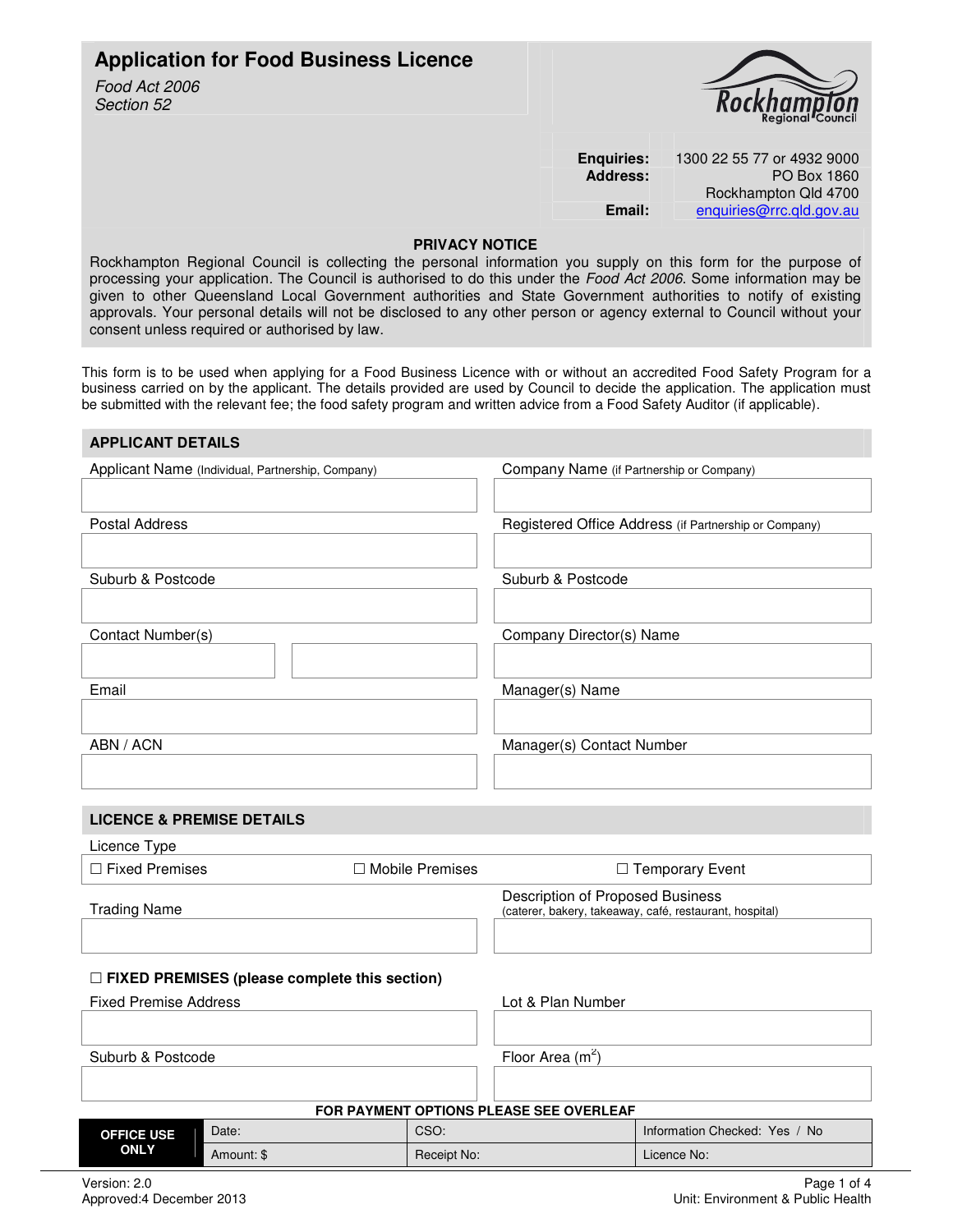| Do you have current approvals?               | $\Box$ Yes                                         | $\Box$ No |
|----------------------------------------------|----------------------------------------------------|-----------|
| Development Approval Number                  | Trade Waste Approval Number                        |           |
|                                              |                                                    |           |
| <b>Building Approval Number</b>              | <b>Other Approvals</b>                             |           |
|                                              |                                                    |           |
| Plumbing & Drainage Approval Number          |                                                    |           |
|                                              |                                                    |           |
|                                              |                                                    |           |
| Does your business provide offsite catering? | Yes (also complete details<br>for Mobile Premises) | $\Box$ No |

# **MOBILE PREMISES (please complete this section)**

| Mobile Premise Details                    | Vehicle Registration Number (if applicable) |
|-------------------------------------------|---------------------------------------------|
|                                           |                                             |
| Suburb & Postcode                         | Registered Vehicle Owner                    |
|                                           |                                             |
| Floor Area $(m^2)$                        | Vehicle Make                                |
|                                           |                                             |
| Vehicle Type (car, van, trailer, caravan) | Vehicle Model                               |
|                                           |                                             |
|                                           |                                             |

# **TEMPORARY PREMISES (please complete this section)**

| Event Location    | <b>Event Name</b>  |
|-------------------|--------------------|
|                   |                    |
|                   |                    |
| Event Address     | Event Date(s)      |
|                   |                    |
|                   |                    |
| Suburb & Postcode | Floor Area $(m^2)$ |
|                   |                    |
|                   |                    |

## **FOOD SAFETY PROGRAM**

Under the Food Act 2006, certain licensable businesses in Queensland must have an accredited Food Safety Program. Food businesses require an accredited Food Safety Program if they provide offsite catering; onsite catering at the premises stated in the licence or part thereof; operate as part of a private hospital under the Private Health Facilities Act 1999; or produce potentially hazardous food for vulnerable populations at child care, aged care and hospitals facilities.

| Are you required to submit a Food Safety Program? | $\Box$ Yes                    | ⊟ No |
|---------------------------------------------------|-------------------------------|------|
| <b>Business Type</b>                              |                               |      |
| $\Box$ Offsite Catering                           | $\Box$ Child Care Centre      |      |
| $\Box$ Onsite Catering                            | $\Box$ Aged Care Facility     |      |
| $\Box$ Private Hospital                           | $\Box$ Other (please specify) |      |

Rockhampton Regional Council requires the applicant to obtain a 'Notice of Written Advice' from an approved auditor as to whether the food safety program meets the criteria for food safety programs set out in s104 of the Food Act 2006. Visit the Queensland Health website www.health.qld.gov.au/ph/ehu/auditors.asp for approved Food Safety Auditors.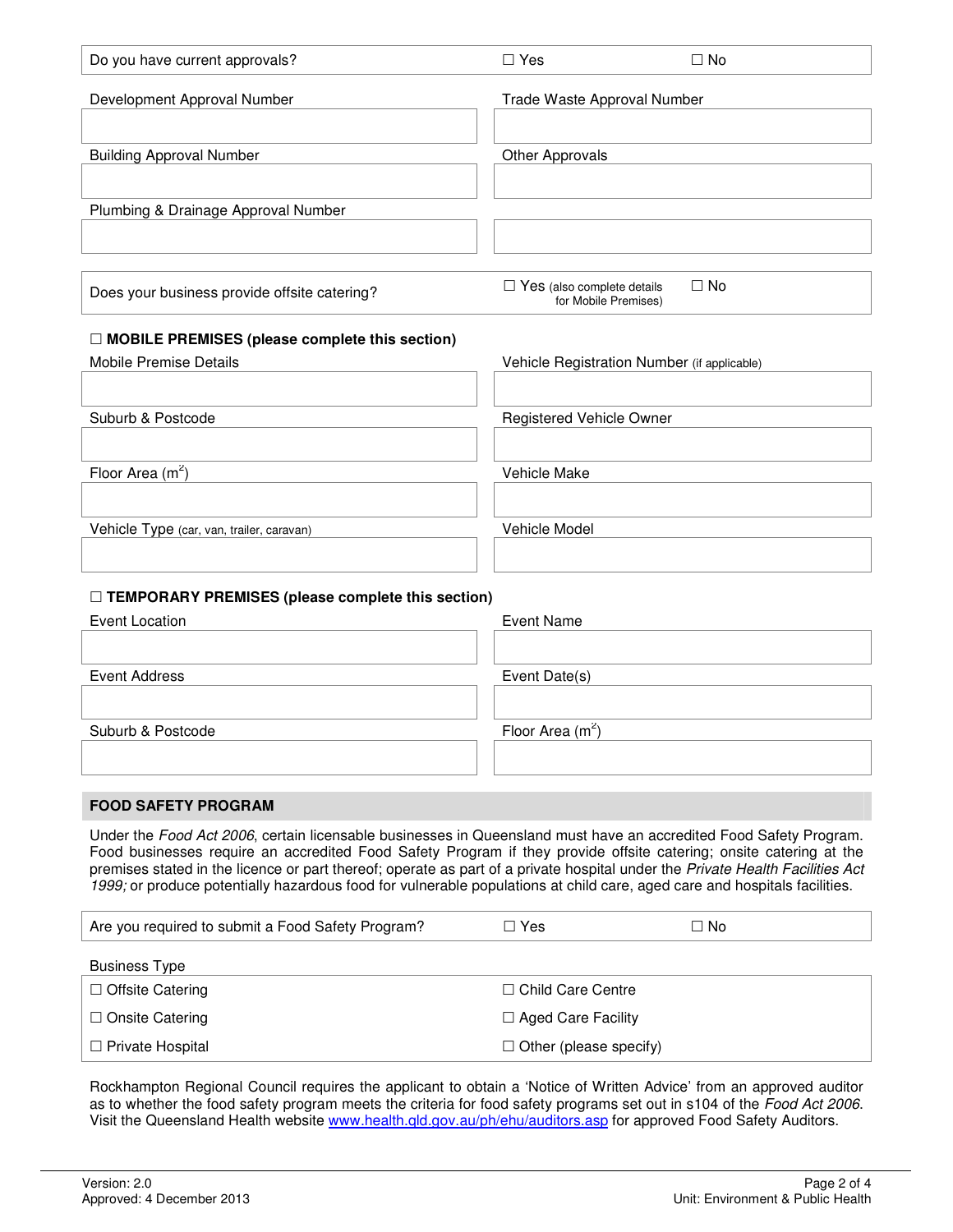#### **FOOD SAFETY SUPERVISOR**

If the details of the Food Safety Supervisor(s) are unknown at the time of application, please do not complete this section. This will not affect the processing of your application. However, you must provide the contact details of the Food Safety Supervisor(s) and a copy of the Statement of Attainment for the relevant qualification within 30 days of receiving the Food Business Licence.

| Food Safety Supervisor Name | Food Safety Supervisor Name |
|-----------------------------|-----------------------------|
|                             |                             |
| <b>Postal Address</b>       | <b>Postal Address</b>       |
|                             |                             |
| Suburb & Postcode           | Suburb & Postcode           |
|                             |                             |
| Contact Number(s)           | Contact Number(s)           |
|                             |                             |
| Email                       | Email                       |
|                             |                             |
|                             |                             |

## **CHECKLIST**

The following is required to be submitted with this application. Use this checklist to ensure that you have attached all necessary documents for Council to assess and decide the application.

#### **Food Business Details**

 $\Box$  Recall system details if the business is a wholesaler, supplier, manufacturer or importer

- $\square$  Detailed food menu
- $\Box$  List of potentially hazardous ingredients
- $\Box$  Details on the materials used in the design and construction of the premises/vehicle
- $\Box$  Two (2) copies of each plan, drawn to scale and complying with the Food Safety Standards 3.2.3:
	- □ Site Plan
	- □ Floor Plan
	- $\Box$  Sectional Elevations Plan
	- $\Box$  Hydraulic Plan
	- □ Mechanical Exhaust Ventilation Plan
	- $\Box$  Transport Vehicle
	- $\Box$  Premises Layout detailing:
		- $\Box$  Details, position and size of all plumbing fixtures
		- $\Box$  Details, position and size of food preparation benches
		- $\Box$  Details, position and size of exhaust canopies
		- $\Box$  Details of all surface finishes (floors, walls, ceilings and bench surfaces)
		- $\Box$  Details of all surface joining methods
		- $\Box$  Details, position and specifications of all food preparation equipment

## **Food Safety Program**

 $\Box$  Two (2) copies of the Food Safety Program

□ 'Notice of Written Advice' from an approved Food Safety Auditor

## **Food Safety Supervisor**

 $\Box$  Copy of the Statement of Attainment for the Food Safety Supervisor(s) qualification